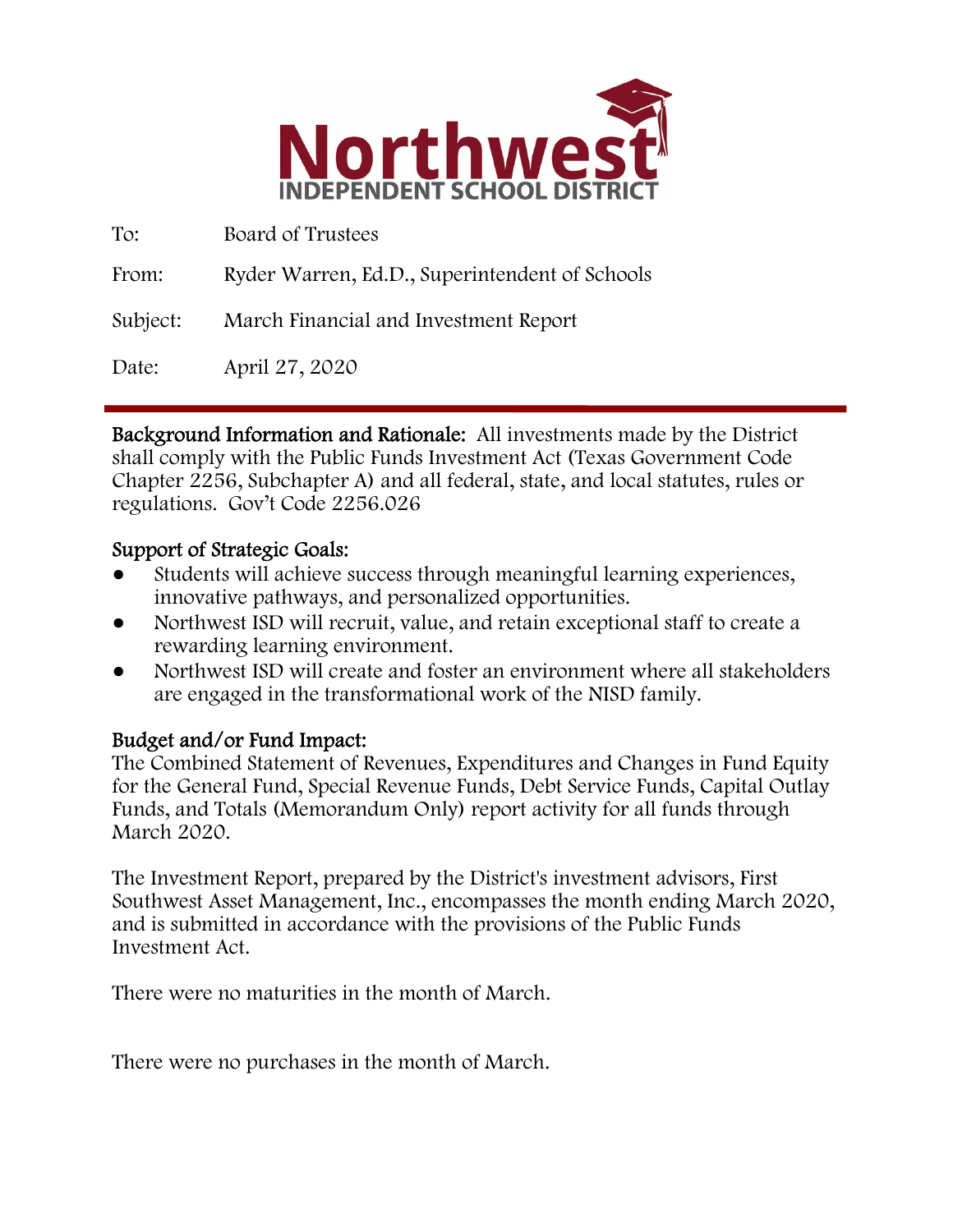Investments for the District's General Fund, Debt Service Funds, Capital Projects Funds, and Internal Service Funds total \$256,508,111.09 as of March 31,2020.

|                            | Yield    |                  |
|----------------------------|----------|------------------|
|                            | tο       |                  |
| Fund                       | Maturity | Market Value     |
| General Fund               | 1.013%   | \$170,398,161.17 |
| Special Revenue Funds      | 1.003%   | 171,920.89       |
| Debt Service Funds         | 1.003%   | 57,867,270.12    |
| Capital Projects AFB Funds | 1.003%   | 413,017.96       |
| Capital Projects Funds     | 1.153%   | 27,657,740.95    |
| Total                      | 1.026%   | \$256,508,111.09 |

Board Policy states that, "The investment portfolio shall be diversified in terms of investment instruments, maturity scheduling, and financial institutions to reduce risk of loss resulting from over concentration of assets in a specific class of investments, specific maturity, or specific issuer."

#### Investment Instruments and Financial Institutions



| <u>Portfolio Composition by Security Type</u> |       | Portfolio Composition by Issuer |       |
|-----------------------------------------------|-------|---------------------------------|-------|
| Treasury                                      | $O\%$ | Treasury                        | $O\%$ |
| Local Government Investment Pool              | 96%   | TexPool                         | 96%   |
| Bank Deposit                                  | 4%    | Compass                         | 4%    |
| <b>Agency Bullet</b>                          | $O\%$ | <b>FHLB</b>                     | $O\%$ |
| Agency Disco                                  | $O\%$ | <b>FNMA</b>                     | $O\%$ |
| Certificates of Deposit                       | $O\%$ | Greenbank                       | $O\%$ |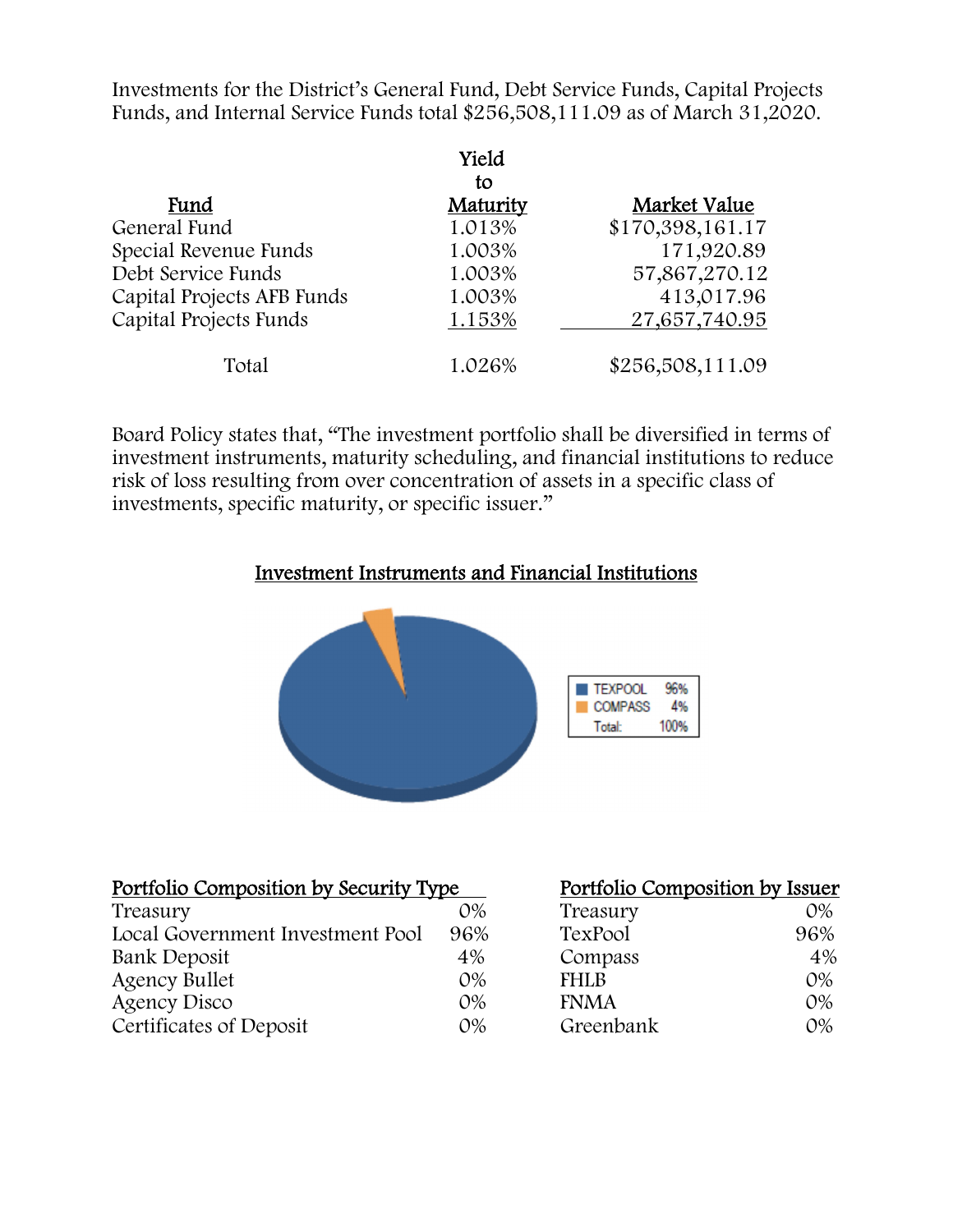



#### Benchmark Comparison

Note 1: CMT stands for Constant Maturity Treasury. This data is published in Federal Resene Statistical Release H.15 and represents an average of all actively traded Treasury securities having that time remaining until mat Note 2: Benchmark data for TexPool is the monthly average yield.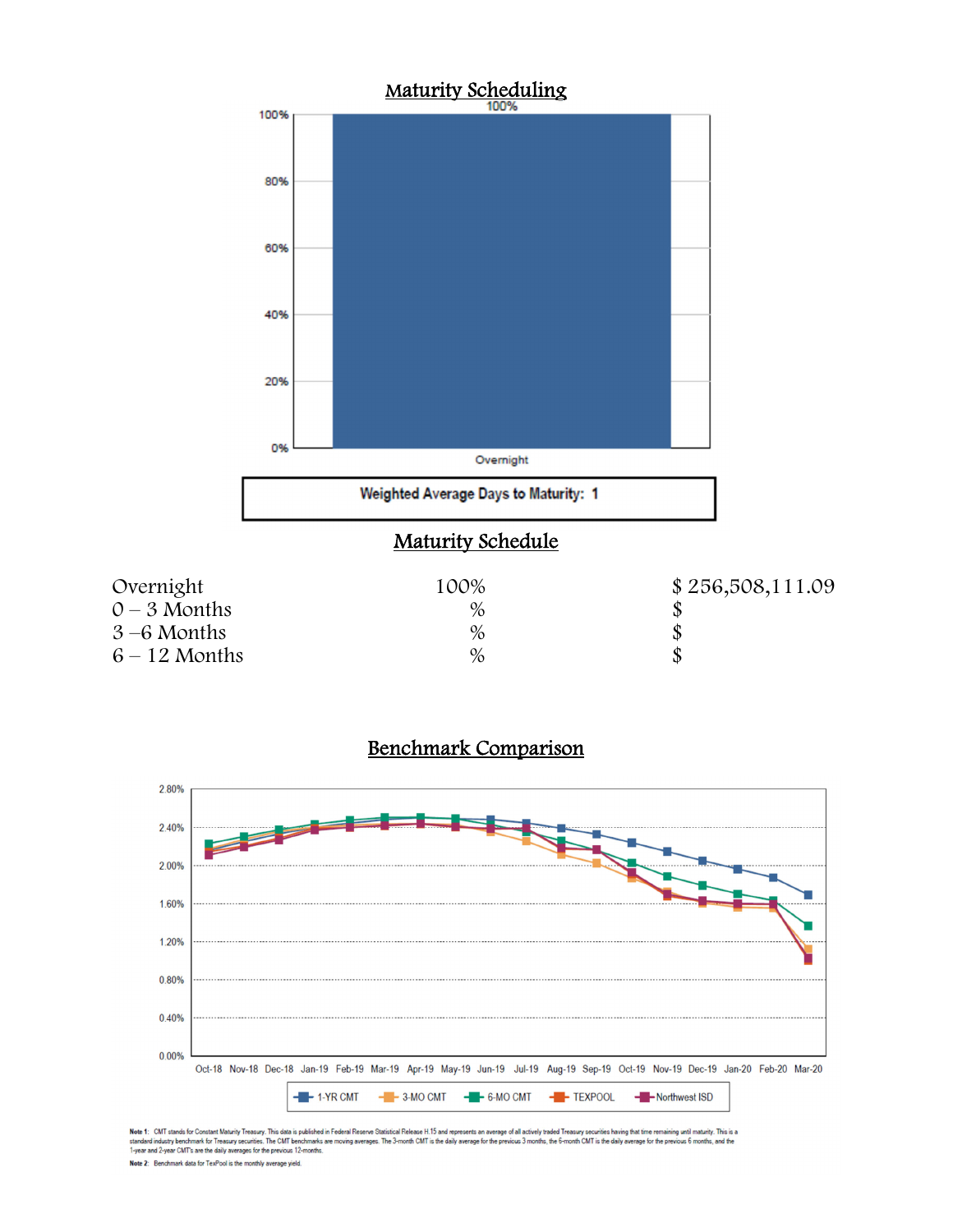

# A TexPool Monthly Newsletter: April, 2020

## Economic and Market Commentary: Liquidity market meets the challenge

In what is a month all would like to forget; we believe investors will look back on March and recognize the robustness of the liquidity market during the coronavirus crisis. In times of financial strain, the Federal Reserve should be a partner. It has been just that, from the rate cut of 50 basis points on March 3 to the initiation of new programs to boost cash flow across markets and main streets. Chair Powell has pulled out many tools from the policy toolbox, and that support has been effective even through times of tremendous concern and stress. Liquidity is abundant and transactions generally are occurring smoothly.

After historic inflows and unprecedented buying of Treasuries that pushed some of the shortest bills into negative yields—not negative rates, which we still do not anticipate the Treasury yield curve appears to be returning to an upward slope. We think demand for U.S. government debt will subside as the Fed reduces its purchases and because the fiscal stimulus package approved by Congress will require the government to raise a great deal of cash in a short period of time. The logical place to do so is through issuing Treasury bills. Also, if the markets stabilize as uncertainty around the coronavirus abates, the extreme demand for Treasuries may subside. All of these should help to push yields on short-term Treasuries back into positive territory.

The Fed's Money Market Mutual Fund Liquidity Facility (MMLF) has worked well to date. This is not to say the system is back to normal. Bid/ask spreads, while narrowing daily, remain high at times. As the velocity and amount of paper being placed in the market becomes more predictable, this spread should